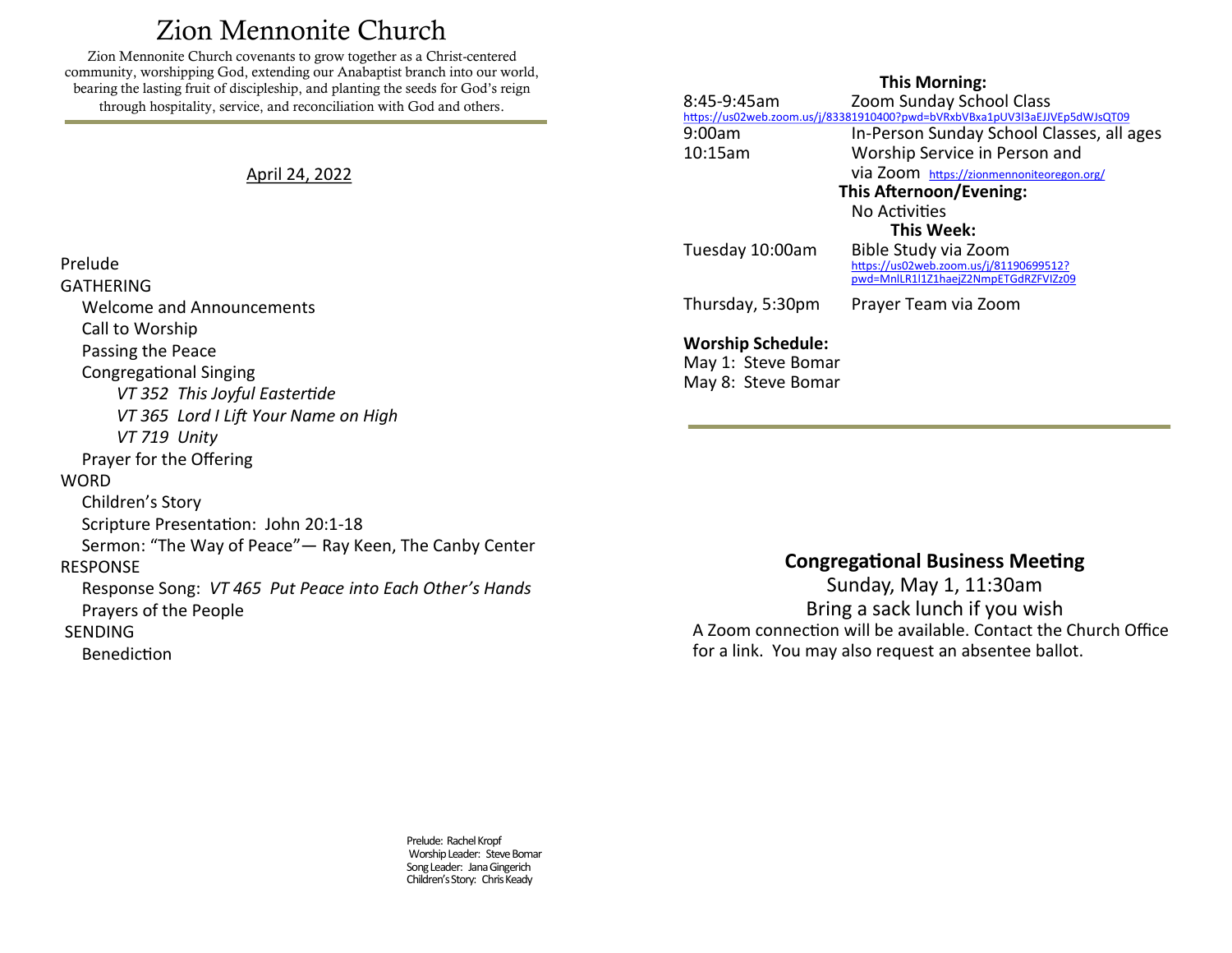

Vacation Bible School Sunday, July 24—Thursday, July 28

We will be using new curriculum this year from MennoMedia. The format and schedule of VBS will remain much the same, and the same volunteer positions will be needed, including worship leaders and song leaders, group activities, group leaders, and more.

"Welcome to Passport to Peace, an interactive Vacation Bible School curriculum designed to help children make peace a way of life. The five Bible stories in this curriculum encourage children to listen to and learn from people who are different, notice the needs of others and seek to help, creatively work to keep everyone safe, and refuse to respond to conflict with violence. Through worship and drama, Bible study, art projects, science explorations, and active games, children will discover that there are many ways to live as peacemakers. Children will learn 20 peacemaking strategies, giving them tools they need to follow Jesus' way of peace. Passport to Peace invites children to see every person as part of God's family, and every interaction as an opportunity to make peace."

The Oregon Unit of Mennonite Disaster Service has scheduled work for May 11-14, 2022 at a house being built after the recent Oregon fires located near Scott's Mills. The planned work includes: 1) installing kitchen counter top and sink hole; 2) installing laminate flooring throughout the house; 3) installing interior doors and closet bi-fold doors; 4) installing trim work: windows, doors, and baseboards. Negotiations are being done about purchase and installation of kitchen cabinets. If you would like to volunteer for this project, call John Colvin, Oregon Unit Chairperson (503-266-1636 or cell at 971-284-1610; [colvinj@canby.com\)](mailto:colvinj@canby.com). If you would like to donate funds to the project, please contact Wendy Colvin, Treasurer [\(colvinwe@yahoo.com\)](mailto:colvinwe@yahoo.com) or John Colvin. Clyde Hockman, Unit Secretary (503-263-1210 or cell 503-826-4799; [chock](mailto:chockman@canby.com)[man@canby.com\)](mailto:chockman@canby.com).